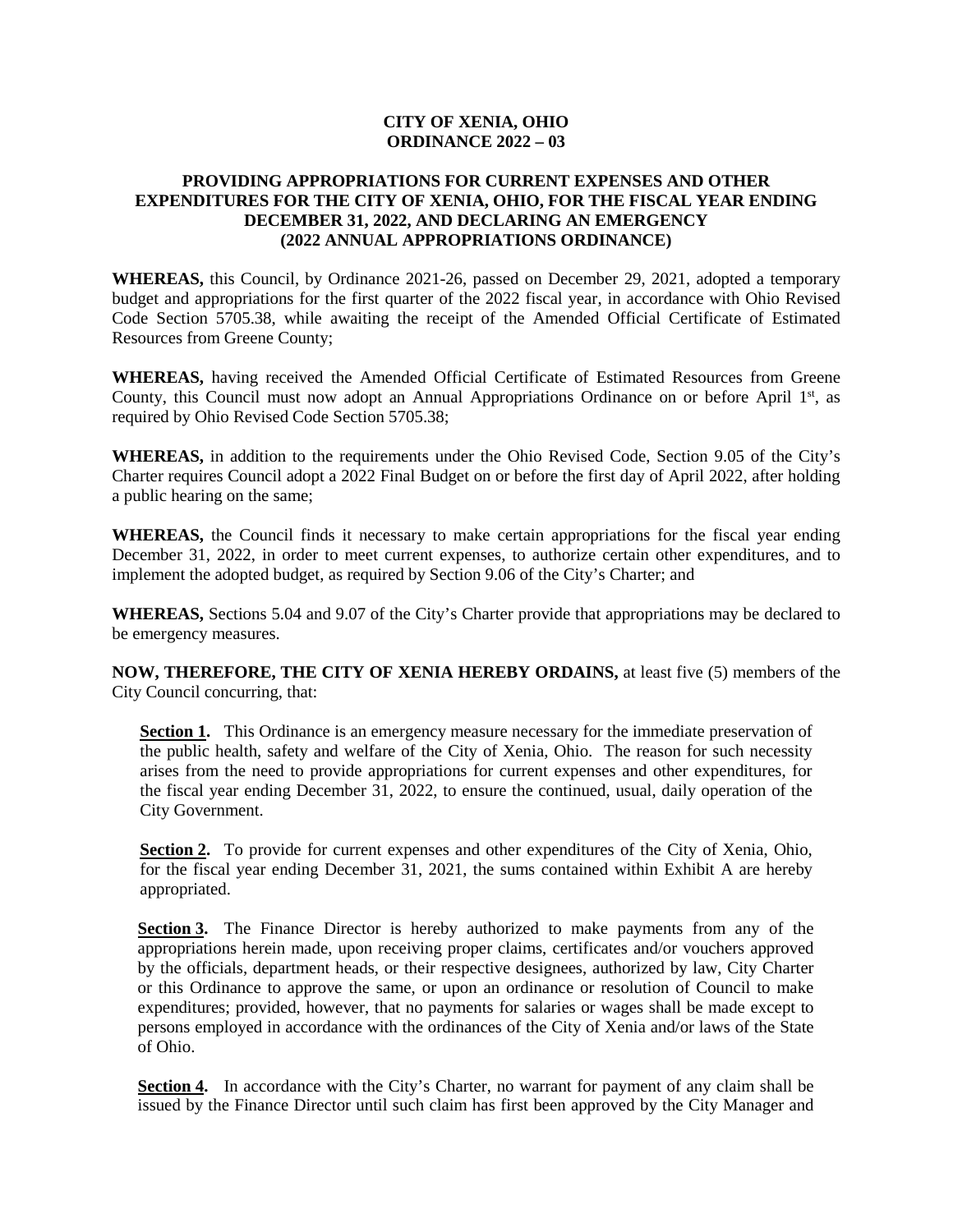funds therefore appropriated by Council. No warrant for payment of any contract for goods or services shall be issued by the Finance Director unless the contract has been executed by the City Manager and endorsed by the Law Director. No warrant for payment for legal services of outside counsel shall be issued by the Finance Director unless such special counsel has been employed by the Law Director, who is hereby authorized to employ special counsel to handle particular legal matters for the City within the limits of the appropriation for such services made by this Council.

**Section 5.** The Finance Director is hereby authorized, in accordance with the Charter and Ordinances of the City, to adjust appropriations within any Fund or Department, so long as the adjustments made do not exceed the total appropriations authorized within any Fund. In addition, the Finance Director is hereby authorized to establish additional accounts within any Fund as may from time to time be required to ensure proper accounting or by the State of Ohio.

Section 6. It is found that all formal actions of this Council concerning and relating to the adoption of this Ordinance were adopted in an open meeting of this Council, and that all deliberations of this Council that resulted in this formal action were in meetings open to the public in compliance with all legal requirements, including Chapter 121 of the Ohio Revised Code.

**Section 7.** This Ordinance shall take effect upon its adoption, in accordance with Sections 5.04 and 9.07 of the City's Charter.

Adopted: February 10, 2022

Michelle D. Johnson

City Clerk

Wesley & Snit

Attest: President, Xenia City Council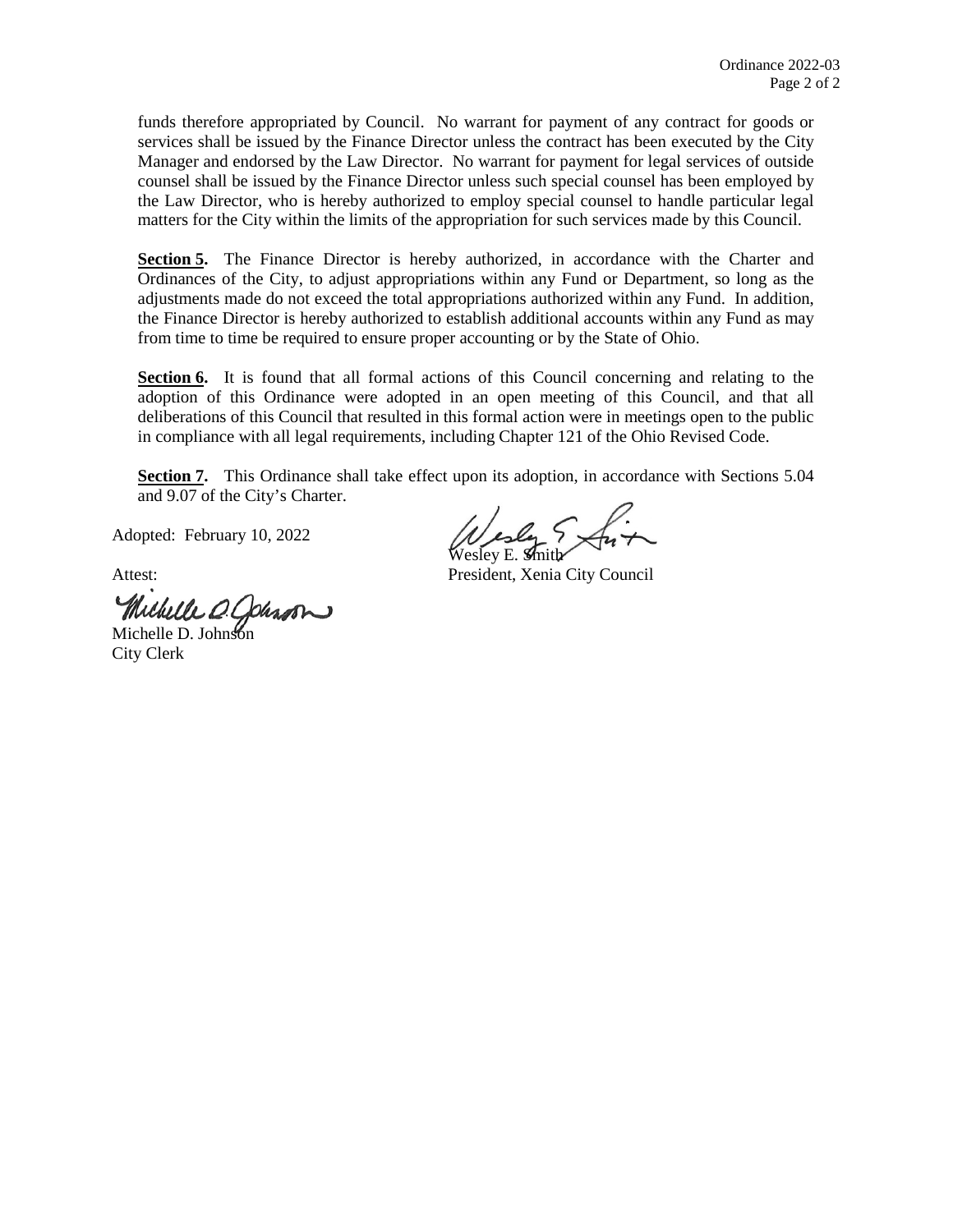| <b>CODE/FUND</b><br><b>DEPARTMENT</b><br><b>PURPOSE</b>                          | <b>AMOUNTS</b>                 | <b>DEPARTMENT</b><br><b>TOTAL</b> | <b>FUND</b><br><b>TOTAL</b> | <b>ENCUMBRANCE</b><br><b>TYPE GRAND</b><br><b>TOTAL</b> |
|----------------------------------------------------------------------------------|--------------------------------|-----------------------------------|-----------------------------|---------------------------------------------------------|
| 1. 101 - GENERAL FUND                                                            |                                |                                   |                             |                                                         |
| 1001 - GEN GOVT/LEG AFF<br><b>PERSONNEL</b><br><b>OPERATING</b>                  | \$38,215.00<br>\$263,502.22    | \$301,717.22                      |                             |                                                         |
| 1002 - MUNICIPAL COURT<br><b>PERSONNEL</b><br><b>OPERATING</b>                   | \$1,106,062.00<br>\$525,005.78 | \$1,631,067.78                    |                             |                                                         |
| 1003 - LAW DIRECTOR<br><b>PERSONNEL</b><br><b>OPERATING</b>                      | \$191,618.00<br>\$129,574.05   | \$321,192.05                      |                             |                                                         |
| 1004 - CITY MANAGER<br>PERSONNEL<br><b>OPERATING</b>                             | \$164,698.00<br>\$48,712.92    | \$213,410.92                      |                             |                                                         |
| 1005 - HUMAN RESOURCES<br>PERSONNEL<br><b>OPERATING</b>                          | \$30,357.00<br>\$31,879.41     | \$62,236.41                       |                             |                                                         |
| 1006 - FINANCE OFFICE<br><b>PERSONNEL</b><br><b>OPERATING</b>                    | \$149,429.00<br>\$117,758.41   | \$267,187.41                      |                             |                                                         |
| 1007 - INCOME TAX<br><b>PERSONNEL</b><br><b>OPERATING</b>                        | \$8,610.00<br>\$379,086.93     | \$387,696.93                      |                             |                                                         |
| 1009 - MUNICIPAL BLDG & GENERAL SERVICES<br><b>OPERATING</b>                     | \$211,982.37                   | \$211,982.37                      |                             |                                                         |
| 1010 - MANAGEMENT INFORMATION SERVICES<br>PERSONNEL SERVICES<br><b>OPERATING</b> | \$169,512.00<br>\$151.00       | \$169,663.00                      |                             |                                                         |
| 1011 - CITY CLERK<br><b>PERSONNEL</b><br><b>OPERATING</b>                        | \$57,800.00<br>\$45,193.27     | \$102,993.27                      |                             |                                                         |
| 1013 - PUBLIC AFFAIRS AND CATV ADMIN<br><b>PERSONNEL</b><br>OPERATING            | \$0.00<br>\$74,523.33          | \$74,523.33                       |                             |                                                         |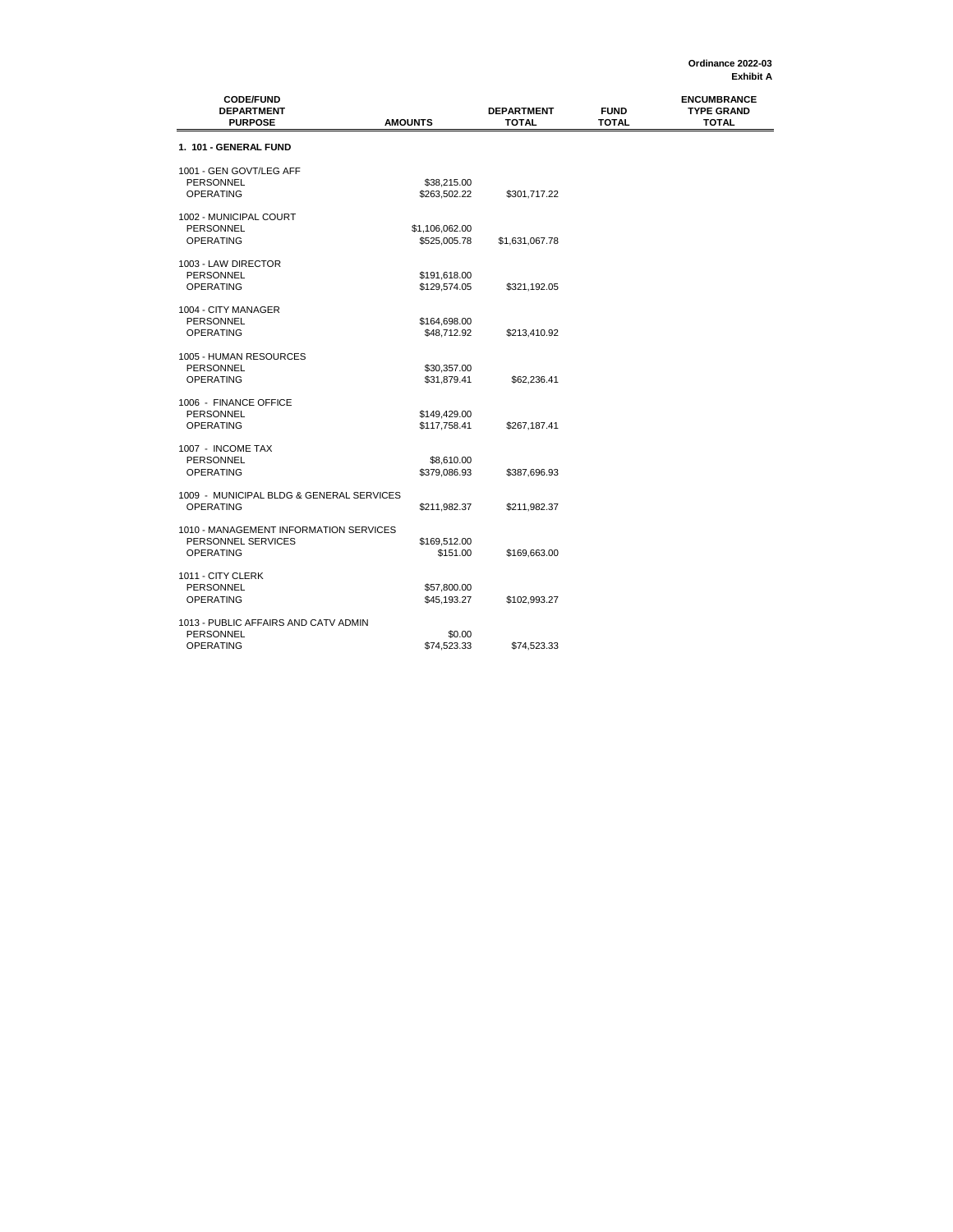| <b>CODE/FUND</b><br><b>DEPARTMENT</b><br><b>PURPOSE</b> | <b>AMOUNTS</b>              | <b>DEPARTMENT</b><br>TOTAL | <b>FUND</b><br><b>TOTAL</b> | <b>ENCUMBRANCE</b><br><b>TYPE GRAND</b><br><b>TOTAL</b> |
|---------------------------------------------------------|-----------------------------|----------------------------|-----------------------------|---------------------------------------------------------|
| 1018 - MUNICIPAL ADMINISTRATIVE BUILDING                |                             |                            |                             |                                                         |
| <b>PERSONNEL</b>                                        | \$19,688.00                 |                            |                             |                                                         |
| <b>OPERATING</b>                                        | \$105,964.66                | \$125,652.66               |                             |                                                         |
| 1020 - OTHER FACILITIES/PROPERTIES<br><b>OPERATING</b>  | \$59,532.82                 | \$59,532.82                |                             |                                                         |
| 1050 - CEMETERY<br><b>OPERATING</b>                     | \$48,600.00                 | \$48,600.00                |                             |                                                         |
| 1227 - BLDG INSPECTION                                  |                             |                            |                             |                                                         |
| <b>OPERATING</b>                                        | \$0.00                      | \$0.00                     |                             |                                                         |
| 1228 - STREET LTS                                       |                             |                            |                             |                                                         |
| <b>OPERATING</b>                                        | \$287,986.77                | \$287,986.77               |                             |                                                         |
|                                                         |                             |                            |                             |                                                         |
| 1229 - HOMELAND SECURITY/RISK MGT.<br><b>OPERATING</b>  | \$43,443.77                 | \$43,443.77                |                             |                                                         |
|                                                         |                             |                            |                             |                                                         |
| 1442 - GEN PARK MAINT<br><b>PERSONNEL</b>               | \$162,762.00                |                            |                             |                                                         |
| <b>OPERATING</b>                                        | \$187,599.35                | \$350,361.35               |                             |                                                         |
| 1550 - ECONOMIC DEVELOPMENT                             |                             |                            |                             |                                                         |
| <b>PERSONNEL</b>                                        | \$100,537.00                |                            |                             |                                                         |
| <b>OPERATING</b>                                        | \$56,322.07                 | \$156,859.07               |                             |                                                         |
| 1551 - NEIGHBORHOOD SERVICES                            |                             |                            |                             |                                                         |
| <b>PERSONNEL</b>                                        | \$72,217.00                 |                            |                             |                                                         |
| <b>OPERATING</b>                                        | \$53,525.18                 | \$125,742.18               |                             |                                                         |
| 1552 - PLANNING                                         |                             |                            |                             |                                                         |
| PERSONNEL                                               | \$136,699.00                |                            |                             |                                                         |
| <b>OPERATING</b>                                        | \$135,776.97                | \$272,475.97               |                             |                                                         |
| 1553 - PROPERTY MAINT.                                  |                             |                            |                             |                                                         |
| <b>PERSONNEL</b><br><b>OPERATING</b>                    | \$52.788.00<br>\$140,602.97 | \$193,390.97               |                             |                                                         |
|                                                         |                             |                            |                             |                                                         |
| 1555 - ENGINEERING                                      |                             |                            |                             |                                                         |
| PERSONNEL<br><b>OPERATING</b>                           | \$49,628.00<br>\$82,671.58  | \$132,299.58               |                             |                                                         |
|                                                         |                             |                            |                             |                                                         |
| 1556 - CONSTRUCTION INSPECTION<br>PERSONNEL             | \$34,207.00                 |                            |                             |                                                         |
| <b>OPERATING</b>                                        | \$11,474.93                 | \$45,681.93                |                             |                                                         |
| 1557 - XENIA STATION                                    |                             |                            |                             |                                                         |
| <b>OPERATING</b>                                        | \$47,850.24                 | \$47,850.24                |                             |                                                         |
|                                                         |                             |                            |                             |                                                         |
| 7001 - INTERFUND LOANS<br><b>INTERFUND LOANS</b>        | \$1,429,300.00              | \$1,429,300.00             |                             |                                                         |
|                                                         |                             |                            |                             |                                                         |
| 9001 - TRANSFERS                                        | \$6,425,000.00              | \$6,425,000.00             |                             |                                                         |
| <b>TOTAL GENERAL FUND</b>                               |                             |                            | \$13,487,848.00             |                                                         |
| Less Encumbrances - 12/31/2021                          |                             |                            |                             | (\$355,448.00)                                          |
| 2022 APPROPRIATION                                      |                             |                            |                             | \$13,132,400.00                                         |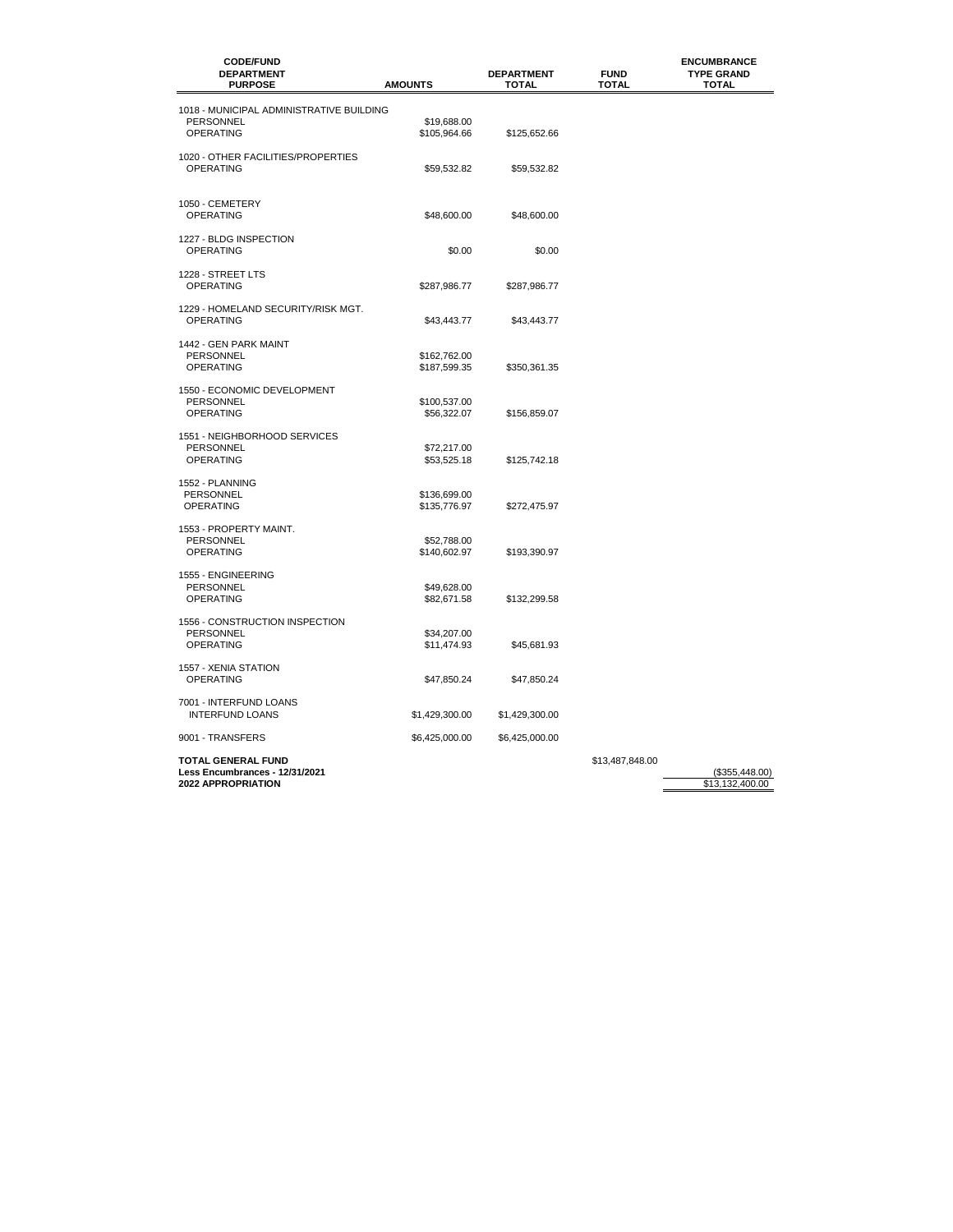| <b>CODE/FUND</b><br><b>DEPARTMENT</b><br><b>PURPOSE</b>                                                              | <b>AMOUNTS</b>                                               | <b>DEPARTMENT</b><br><b>TOTAL</b> | <b>FUND</b><br>TOTAL | <b>ENCUMBRANCE</b><br><b>TYPE GRAND</b><br><b>TOTAL</b> |
|----------------------------------------------------------------------------------------------------------------------|--------------------------------------------------------------|-----------------------------------|----------------------|---------------------------------------------------------|
| II. SPECIAL REVENUE FUNDS                                                                                            |                                                              |                                   |                      |                                                         |
| <b>203 - RECREATION SPECIAL</b><br><b>OPERATING</b>                                                                  | \$51,502.96                                                  |                                   |                      |                                                         |
| <b>TOTAL RECREATION SPECIAL</b><br>Less Encumbrances - 12/31/2021<br>2022 APPROPRIATION                              |                                                              |                                   | \$51,502.96          | (\$2,902.96)<br>\$48,600.00                             |
| <b>212 - INDIGENT DRIVER ALCOHOL TREATMENT</b><br><b>OPERATING</b>                                                   | \$120,000.00                                                 |                                   |                      |                                                         |
| TOTAL INDIGENT DRIVER ALCOHOL TREATMENT<br>Less Encumbrances - 12/31/2021<br><b>2022 APPROPRIATION</b>               |                                                              |                                   | \$120,000.00         | (\$50,000.00)<br>\$70,000.00                            |
| 213 - LAW ENFORCEMENT AND EDUCATION<br><b>OPERATING</b>                                                              | \$4,300.00                                                   |                                   |                      |                                                         |
| TOTAL LAW ENFORCEMENT AND EDUCATION<br>Less Encumbrances - 12/31/2021<br>2022 APPROPRIATION                          |                                                              |                                   | \$4,300.00           | \$0.00<br>\$4,300.00                                    |
| <b>214 - PROBATION SERVICES FUND</b><br>PERSONNEL<br><b>OPERATING</b><br><b>CAPITAL</b>                              | \$480,505.00<br>\$120,083.71<br>\$0.00                       |                                   |                      |                                                         |
| <b>TOTAL PROBATION SERVICES FUND</b><br>Less Encumbrances - 12/31/2021<br><b>2022 APPROPRIATION</b>                  |                                                              |                                   | \$600,588.71         | (\$77,398.71)<br>\$523,190.00                           |
| <b>221 - STATE GASOLINE LICENSE VEHICLE FUND</b><br>PERSONNEL<br><b>OPERATING</b><br><b>CAPITAL</b><br><b>REFUND</b> | \$1,007,466.00<br>\$614,085.81<br>\$150,000.00<br>\$3,000.00 |                                   |                      |                                                         |
| TOTAL STATE GASOLINE LICENSE VEHICLE FUND<br>Less Encumbrances - 12/31/2021<br>2022 APPROPRIATION                    |                                                              |                                   | \$1,774,551.81       | (\$97,833.81)<br>\$1,676,718.00                         |
| 222 - STATE ROUTE REPAIR FUND<br>PERSONNEL<br><b>OPERATING</b>                                                       | \$38,179.00<br>\$119,595.70                                  |                                   |                      |                                                         |
| <b>TOTAL STATE ROUTE REPAIR FUND</b><br>Less Encumbrances - 12/31/2021<br><b>2022 APPROPRIATION</b>                  |                                                              |                                   | \$157,774.70         | (\$29,404.70)<br>\$128,370.00                           |
| <b>228 - MUNICIPAL MOTOR VEHICLE LICENSE FEE FUND</b><br><b>CAPITAL</b><br><b>DEBT SERVICE</b>                       | \$196.147.97<br>\$0.00                                       |                                   |                      |                                                         |
| TOTAL MUN MOTOR VEHICLE LICENSE FEE FUND<br>Less Encumbrances - 12/31/2021<br><b>2022 APPROPRIATION</b>              |                                                              |                                   | \$196.147.97         | (\$1,147.97)<br>\$195,000.00                            |
| <b>229 - COUNTY AUTO TAX FUND</b><br><b>CAPITAL</b><br><b>INTERFUND LOAN</b>                                         | \$133,000.00<br>\$0.00                                       |                                   |                      |                                                         |
| TOTAL COUNTY AUTO TAX FUND<br>Less Encumbrances - 12/31/2021<br><b>2022 APPROPRIATION</b>                            |                                                              |                                   | \$133,000.00         | \$0.00<br>\$133,000.00                                  |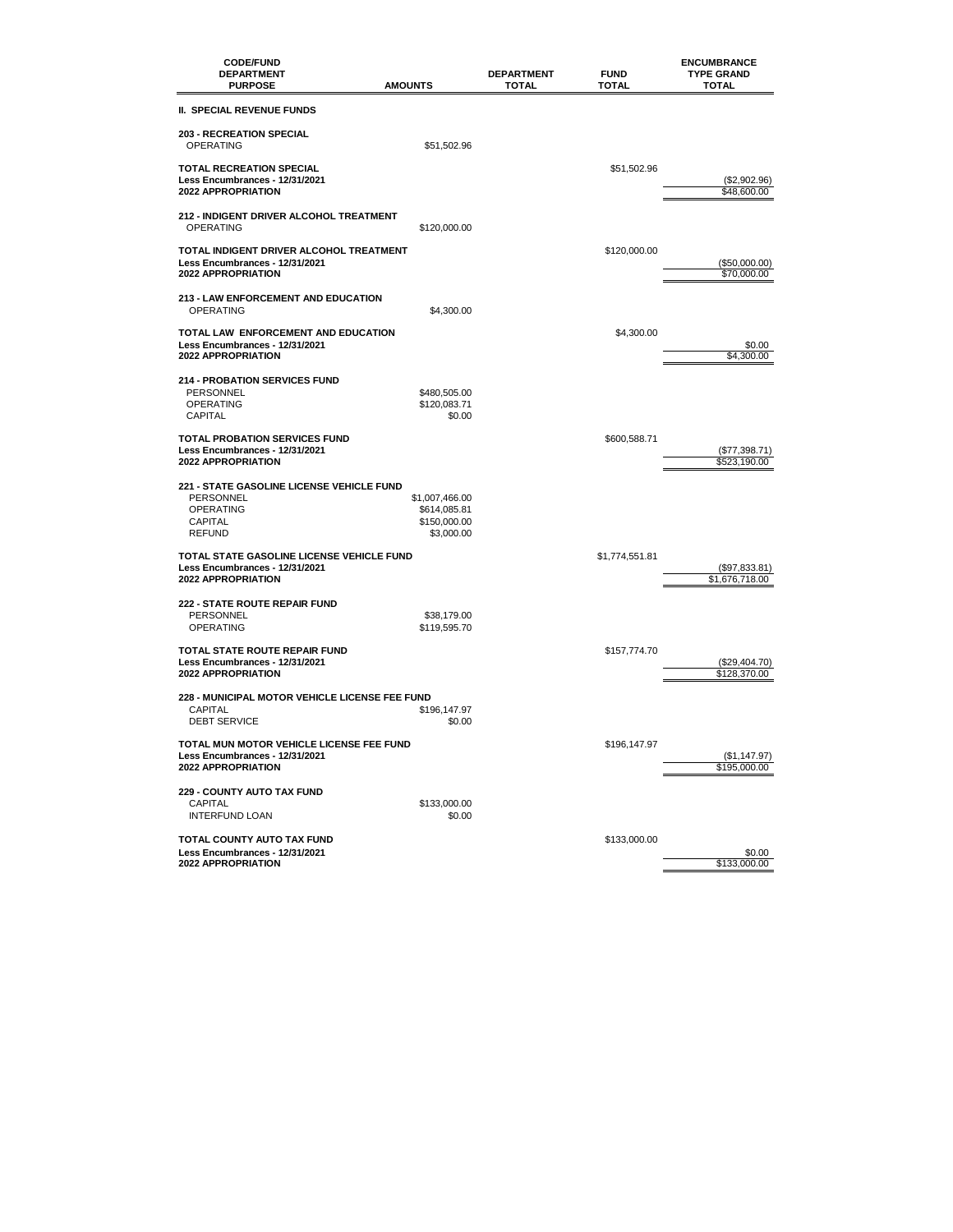| <b>CODE/FUND</b><br><b>DEPARTMENT</b><br><b>PURPOSE</b>     | <b>AMOUNTS</b>           | <b>DEPARTMENT</b><br><b>TOTAL</b> | <b>FUND</b><br>TOTAL | <b>ENCUMBRANCE</b><br><b>TYPE GRAND</b><br><b>TOTAL</b> |
|-------------------------------------------------------------|--------------------------|-----------------------------------|----------------------|---------------------------------------------------------|
| 233 - SPECIAL MISCELLANEOUS IMPROVEMENT FUND                |                          |                                   |                      |                                                         |
| PERSONNEL                                                   | \$23,419.00              |                                   |                      |                                                         |
| <b>OPERATING</b>                                            | \$118,152.75             |                                   |                      |                                                         |
| <b>CAPITAL</b>                                              | \$8,672.79               |                                   |                      |                                                         |
| TOTAL SPECIAL MISC IMPROVEMENT FUND                         |                          |                                   | \$150,244.54         |                                                         |
| Less Encumbrances - 12/31/2021                              |                          |                                   |                      | (\$90,952.54)                                           |
| <b>2022 APPROPRIATION</b>                                   |                          |                                   |                      | \$59.292.00                                             |
| <b>234 - TAX INCREMENT EQUIVALENT FUND</b>                  |                          |                                   |                      |                                                         |
| <b>OPERATING</b>                                            | \$0.00                   |                                   |                      |                                                         |
|                                                             |                          |                                   |                      |                                                         |
| TOTAL TAX INCREMENT EQUIVALENT FUND                         |                          |                                   | \$0.00               |                                                         |
| Less Encumbrances - 12/31/2021<br><b>2022 APPROPRIATION</b> |                          |                                   |                      | \$0.00<br>\$0.00                                        |
|                                                             |                          |                                   |                      |                                                         |
| <b>236 - TOWN SQUARE REDEVELOPMENT FUND</b>                 |                          |                                   |                      |                                                         |
| <b>OPERATING</b>                                            | \$448,983.76             |                                   |                      |                                                         |
| <b>TRANSFERS</b>                                            | \$35,000.00              |                                   |                      |                                                         |
| TOTAL TOWN SQUARE REDEVELOPMENT FUND                        |                          |                                   | \$483,983.76         |                                                         |
| Less Encumbrances - 12/31/2021                              |                          |                                   |                      | (\$126,383.76)                                          |
| <b>2022 APPROPRIATION</b>                                   |                          |                                   |                      | \$357,600.00                                            |
|                                                             |                          |                                   |                      |                                                         |
| 250 - 911 FEE FUND                                          |                          |                                   |                      |                                                         |
| PERSONNEL                                                   | \$116,145.00             |                                   |                      |                                                         |
| <b>OPERATING</b>                                            | \$55,934.88              |                                   |                      |                                                         |
| CAPITAL                                                     | \$54,725.00              |                                   |                      |                                                         |
| <b>DEBT SERVICE</b>                                         | \$51,104.00              |                                   |                      |                                                         |
| <b>TOTAL 911 FEE FUND</b>                                   |                          |                                   |                      |                                                         |
| Less Encumbrances - 12/31/2021                              |                          |                                   | \$277,908.88         |                                                         |
| <b>2022 APPROPRIATION</b>                                   |                          |                                   |                      | (\$67,446.88)<br>\$210,462.00                           |
|                                                             |                          |                                   |                      |                                                         |
| <b>251 - LAW ENFORCEMENT FUND</b>                           |                          |                                   |                      |                                                         |
| <b>OPERATING</b>                                            | \$60,252.53              |                                   |                      |                                                         |
| <b>CAPITAL</b>                                              | \$13,291.27              |                                   |                      |                                                         |
| <b>TOTAL LAW ENFORCEMENT FUND</b>                           |                          |                                   | \$73,543.80          |                                                         |
| Less Encumbrances - 12/31/2021<br><b>2022 APPROPRIATION</b> |                          |                                   |                      | (\$19,143.80)                                           |
|                                                             |                          |                                   |                      | \$54,400.00                                             |
| <b>252 - DRUG LAW ENFORCEMENT FUND</b>                      |                          |                                   |                      |                                                         |
| <b>OPERATING</b>                                            | \$18,000.00              |                                   |                      |                                                         |
| TOTAL DRUG LAW ENFORCEMENT FUND                             |                          |                                   | \$18,000.00          |                                                         |
| Less Encumbrances - 12/31/2021                              |                          |                                   |                      | \$0.00                                                  |
| <b>2022 APPROPRIATION</b>                                   |                          |                                   |                      | \$18,000.00                                             |
| 253 - MUNIC.CT VICTIM FD.                                   |                          |                                   |                      |                                                         |
| <b>PERSONNEL</b>                                            | \$271,508.00             |                                   |                      |                                                         |
| OPERATING                                                   | \$33,262.31              |                                   |                      |                                                         |
| TOTAL MUNICIPAL COURT VICTIM FUND                           |                          |                                   | \$304,770.31         |                                                         |
| Less Encumbrances - 12/31/2021                              |                          |                                   |                      | (\$5,345.31)                                            |
| 2022 APPROPRIATION                                          |                          |                                   |                      | \$299,425.00                                            |
|                                                             |                          |                                   |                      |                                                         |
| <b>270 - POLICE &amp; FIRE FUND</b><br><b>PERSONNEL</b>     | \$11,841,609.00          |                                   |                      |                                                         |
| <b>OPERATING</b>                                            | \$2,884,795.74           |                                   |                      |                                                         |
| <b>CAPITAL</b>                                              | \$10,000.00              |                                   |                      |                                                         |
|                                                             |                          |                                   |                      |                                                         |
| TOTAL POLICE & FIRE FUND                                    |                          |                                   | \$14,736,404.74      |                                                         |
| Less Encumbrances - 12/31/2021<br><b>2022 APPROPRIATION</b> |                          |                                   |                      | (\$367,811.74)<br>\$14,368,593.00                       |
|                                                             |                          |                                   |                      |                                                         |
| <b>290 - LOCAL FISCAL RECOVERY FUND</b>                     |                          |                                   |                      |                                                         |
| <b>PERSONNEL</b><br><b>OPERATING</b>                        | \$2,822,728.40<br>\$0.00 |                                   |                      |                                                         |
| CAPITAL                                                     | \$0.00                   |                                   |                      |                                                         |
| <b>DEBT SERVICE</b>                                         | \$0.00                   |                                   |                      |                                                         |
| TOTAL LOCAL FISCAL RECOOVERY FUND                           |                          |                                   | \$2,822,728.40       |                                                         |
| Less Encumbrances - 12/31/2021                              |                          |                                   |                      | \$0.00                                                  |
| <b>2022 APPROPRIATION</b>                                   |                          |                                   |                      | \$2,822,728.40                                          |
| <b>GRAND TOTAL SPECIAL REVENUE FUNDS</b>                    |                          |                                   | \$21,905,450.58      |                                                         |
| Less Encumbrances - 12/31/2021                              |                          |                                   |                      | (\$935,772.18)                                          |
| <b>2022 APPROPRIATION</b>                                   |                          |                                   |                      | \$20,969,678.40                                         |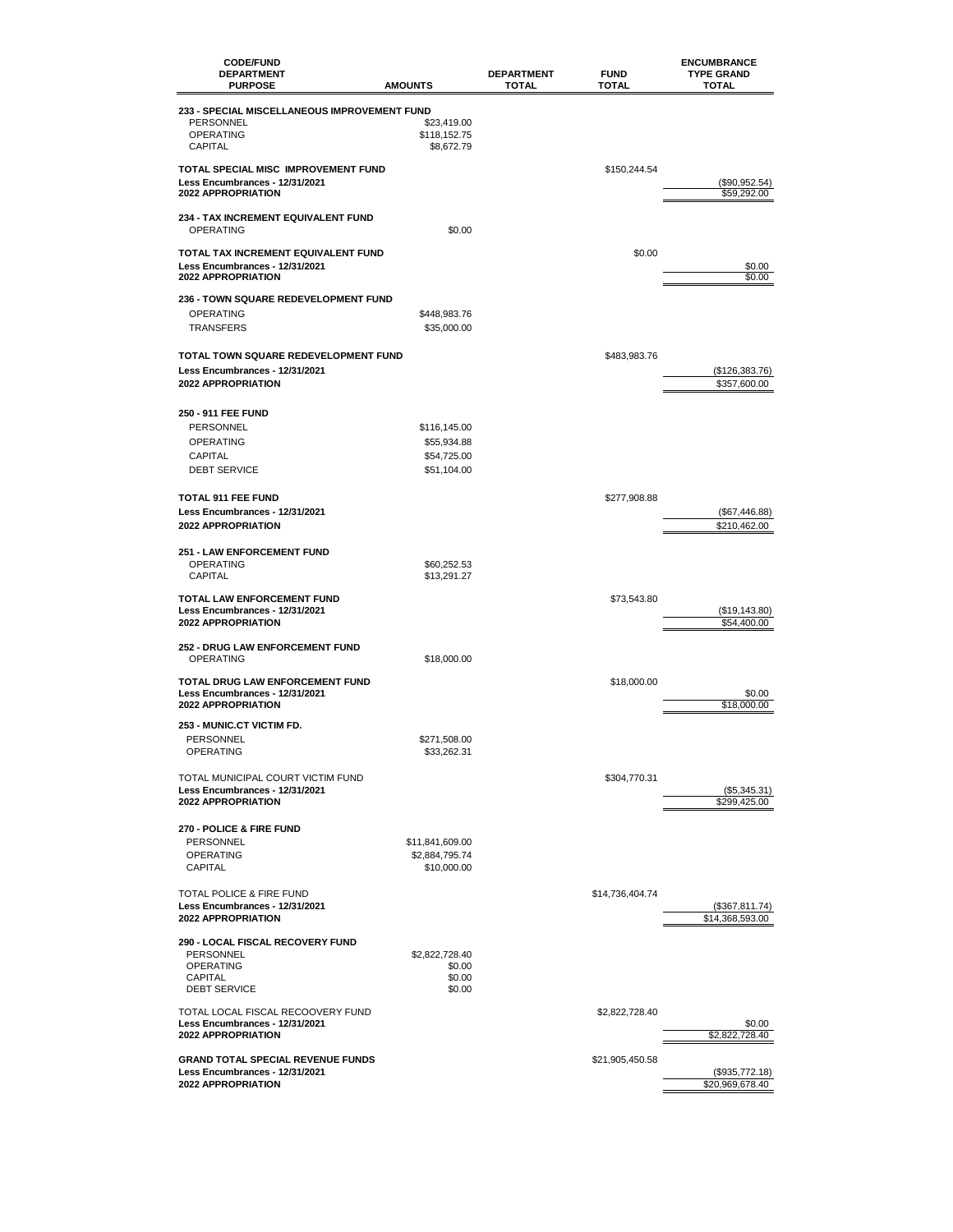| <b>CODE/FUND</b><br><b>DEPARTMENT</b><br><b>PURPOSE</b>                                                                      | <b>AMOUNTS</b>                                                 | <b>DEPARTMENT</b><br><b>TOTAL</b> | <b>FUND</b><br><b>TOTAL</b> | <b>ENCUMBRANCE</b><br><b>TYPE GRAND</b><br><b>TOTAL</b> |
|------------------------------------------------------------------------------------------------------------------------------|----------------------------------------------------------------|-----------------------------------|-----------------------------|---------------------------------------------------------|
| III. CAPITAL PROJECTS FUNDS                                                                                                  |                                                                |                                   |                             |                                                         |
| <b>361 - GENERAL CAPITAL IMPROVEMENT FUND</b><br><b>OPERATING</b><br>CAPITAL<br><b>DEBT SERVICE</b><br><b>INTERFUND LOAN</b> | \$587,716.58<br>\$1,572,346.89<br>\$344.200.00<br>\$332,304.00 |                                   |                             |                                                         |
| TOTAL GENERAL CAPITAL IMPROVEMENT FUND<br>Less Encumbrances - 12/31/2021<br><b>2022 APPROPRIATION</b>                        |                                                                |                                   | \$2,836,567.47              | (\$317,267.47)<br>\$2,519,300.00                        |
| <b>362 - ISSUE 2 CAPITAL IMPROVEMENT FUND</b><br><b>CAPITAL</b><br><b>INTERFUND LOAN</b>                                     | \$449,300.00<br>\$458,319.00                                   |                                   |                             |                                                         |
| TOTAL ISSUE 2 CAPITAL IMPROVEMENT FUND<br>Less Encumbrances - 12/31/2021<br><b>2022 APPROPRIATION</b>                        |                                                                |                                   | \$907,619.00                | \$0.00<br>\$907,619.00                                  |
| 363 - MUN CT CAPITAL IMPROVEM<br>PERSONNEL<br><b>OPERATING</b><br>CAPITAL                                                    | \$42,398.00<br>\$85,418.96<br>\$165,000.00                     |                                   |                             |                                                         |
| TOTAL MUN COURT CAPITAL IMPROVEMENT FUND<br>Less Encumbrances - 12/31/2021<br><b>2022 APPROPRIATION</b>                      |                                                                |                                   | \$292,816.96                | (\$3,443.96)<br>\$289.373.00                            |
| <b>364 - POLICE/FIRE CAPITAL FUND</b><br><b>OPERATING</b><br>CAPITAL<br><b>DEBT SERVICE</b>                                  | \$225,071.59<br>\$6,606,220.83<br>\$155,558.00                 |                                   |                             |                                                         |
| TOTAL POLICE/FIRE CAPITAL FUND<br>Less Encumbrances - 12/31/2021<br><b>2022 APPROPRIATION</b>                                |                                                                |                                   | \$6,986,850.42              | (\$603,234.42)<br>\$6,383,616.00                        |
| <b>365 - BOND CONSTRUCTION FUND</b><br><b>OPERATING</b><br><b>CAPITAL</b>                                                    | \$14,278.81<br>\$0.00                                          |                                   |                             |                                                         |
| TOTAL BOND CONSTRUCTION FUND<br>TOTAL INDIGENT DRIVER ALCOHC<br>Less Encumbrances - 12/31/2021<br><b>2022 APPROPRIATION</b>  |                                                                |                                   | \$14,278.81                 | (S1, 579.06)<br>\$12,699.75                             |
| <b>GRAND TOTAL CAPITAL PROJECTS FUNDS</b><br>Less Encumbrances - 12/31/2021<br><b>2022 APPROPRIATION</b>                     |                                                                |                                   | \$11,038,132.66             | (\$925,524.91)<br>\$10,112,607.75                       |
| IV. DEBT SERVICE FUNDS                                                                                                       |                                                                |                                   |                             |                                                         |
| 471 - GENERAL OBLIGATION BOND PYMT. FD.<br>OPERATING<br><b>DEBT SERVICE</b>                                                  | \$0.00<br>\$0.00                                               |                                   |                             |                                                         |
| TOTAL GEN, OB, BOND PAYMENT FUND<br>Less Encumbrances - 12/31/2021<br><b>2022 APPROPRIATION</b>                              |                                                                |                                   | \$0.00                      | \$0.00<br>\$0.00                                        |
| 472 - 2015 GENERAL OBLIGATION BOND RETIREMENT FUND<br><b>DEBT SERVICE</b>                                                    | \$515,204.00                                                   |                                   |                             |                                                         |
| TOTAL 2015 GENERAL OBLIGATION BOND RETIREMENT FUND<br>Less Encumbrances - 12/31/2021<br><b>2022 APPROPRIATION</b>            |                                                                |                                   | \$515,204.00                | \$0.00<br>\$515,204.00                                  |
| 473 - 2021 GENERAL OBLIGATION BOND RETIREMENT FUND<br><b>DEBT SERVICE</b>                                                    | \$3,379,231.08                                                 |                                   |                             |                                                         |
| TOTAL 2021 GENERAL OBLIGATION BOND RETIREMENT FUND<br>Less Encumbrances - 12/31/2021<br>2022 APPROPRIATION                   |                                                                |                                   | \$3,379,231.08              | (\$29,231.08)<br>\$3,350,000.00                         |
| <b>GRAND TOTAL DEBT SERVICE FUNDS</b><br>Less Encumbrances - 12/31/2021<br><b>2022 APPROPRIATION</b>                         |                                                                |                                   | \$3,894,435.08              | (\$29,231.08)<br>\$3,865,204.00                         |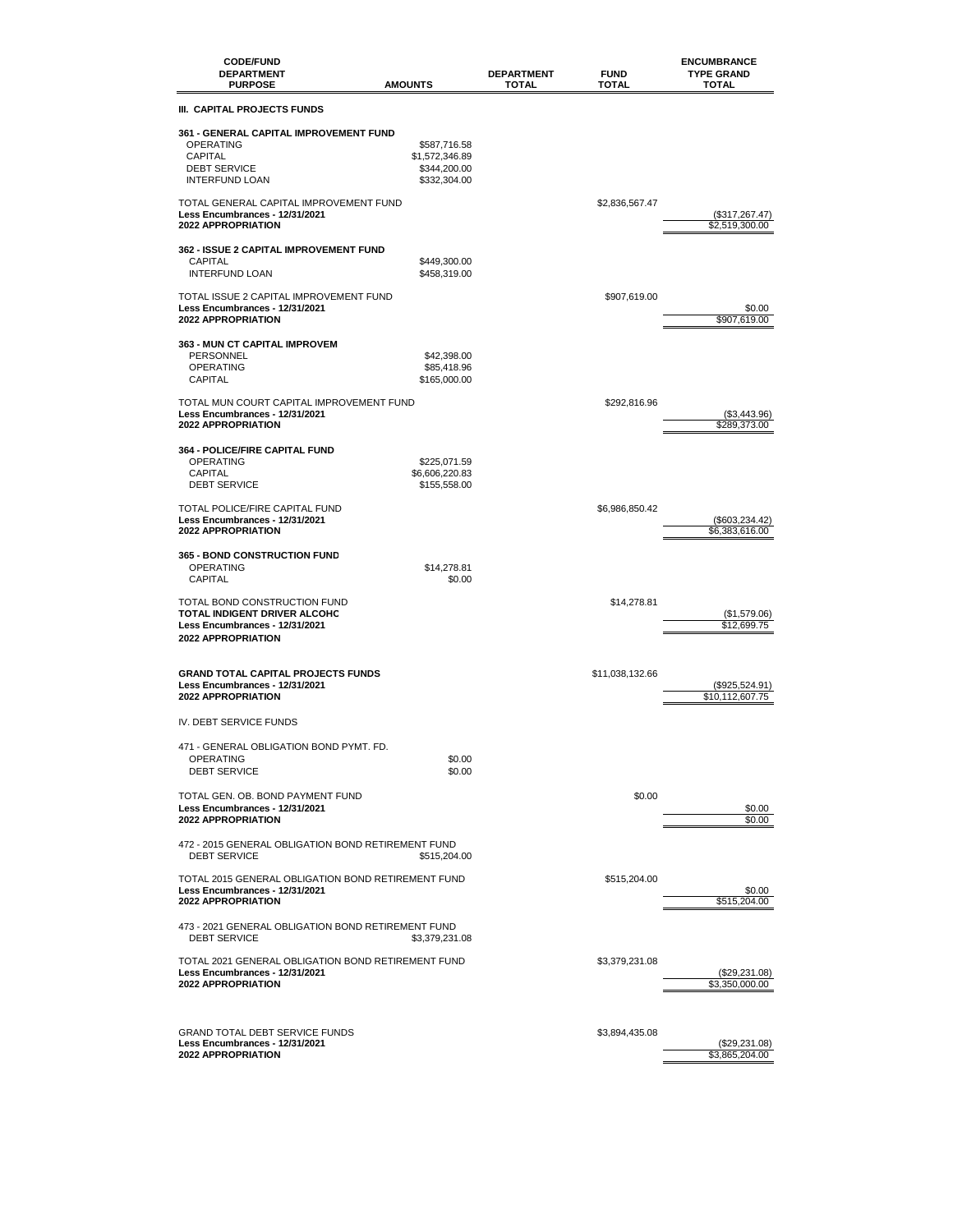| <b>CODE/FUND</b><br><b>DEPARTMENT</b><br><b>PURPOSE</b>                                         | <b>AMOUNTS</b>                 | <b>DEPARTMENT</b><br><b>TOTAL</b> | <b>FUND</b><br><b>TOTAL</b> | <b>ENCUMBRANCE</b><br><b>TYPE GRAND</b><br><b>TOTAL</b> |
|-------------------------------------------------------------------------------------------------|--------------------------------|-----------------------------------|-----------------------------|---------------------------------------------------------|
| <b>V. ENTERPRISE FUNDS</b>                                                                      |                                |                                   |                             |                                                         |
| 601 - COMMUNITY DEVELOPMENT BLOCK GRANT/REVOLVING LOAN FUND                                     |                                |                                   |                             |                                                         |
| <b>CAPITAL</b>                                                                                  | \$150,000.00                   |                                   |                             |                                                         |
| TOTAL COM DEV BLOCK GRANT/REV LOAN FUND<br>Less Encumbrances - 12/31/2021<br>2022 APPROPRIATION |                                |                                   | \$150,000.00                | \$0.00<br>\$150,000.00                                  |
| 602 - LOAN TRUST FUND                                                                           |                                |                                   |                             |                                                         |
| <b>OPERATING</b>                                                                                | \$215,349.00                   |                                   |                             |                                                         |
| TOTAL LOAN TRUST FUND<br>Less Encumbrances - 12/31/2021<br><b>2022 APPROPRIATION</b>            |                                |                                   | \$215,349.00                | (S115, 349.00)<br>\$100,000.00                          |
| <b>603 - HOUSING REHABILITATION GRANT FUND</b>                                                  |                                |                                   |                             |                                                         |
| <b>PERSONNEL</b>                                                                                | \$5,725.00                     |                                   |                             |                                                         |
| <b>OPERATING</b><br>CAPITAL                                                                     | \$875,587.03                   |                                   |                             |                                                         |
|                                                                                                 | \$55,000.00                    |                                   | \$936,312.03                |                                                         |
| TOTAL HOUSING REHABILITATION FUND                                                               |                                |                                   |                             |                                                         |
| Less Encumbrances - 12/31/2021<br>2022 APPROPRIATION                                            |                                |                                   |                             | (\$435,575.03)<br>\$500,737.00                          |
| <b>611 - WATER REVENUE FUND</b>                                                                 |                                |                                   |                             |                                                         |
| <b>PERSONNEL</b>                                                                                | \$2,506,979.00                 |                                   |                             |                                                         |
| <b>OPERATING</b><br><b>DEBT SERVICE</b>                                                         | \$1,188,187.07<br>\$549,000.48 |                                   |                             |                                                         |
| <b>TRANSFERS</b>                                                                                | \$830,474.00                   |                                   |                             |                                                         |
| TOTAL WATER REVENUE FUND                                                                        |                                |                                   | \$5,074,640.55              |                                                         |
| Less Encumbrances - 12/31/2021<br><b>2022 APPROPRIATION</b>                                     |                                |                                   |                             | (\$147,044.55)<br>\$4,927,596.00                        |
| 612 - SEWER REVENUE FUND                                                                        |                                |                                   |                             |                                                         |
| PERSONNEL                                                                                       | \$2,625,589.00                 |                                   |                             |                                                         |
| <b>OPERATING</b><br><b>DEBT SERVICE</b>                                                         | \$1,320,287.56<br>\$796,749.00 |                                   |                             |                                                         |
| <b>TRANSFERS</b>                                                                                | \$826,816.00                   |                                   |                             |                                                         |
| TOTAL SEWER REVENUE FUND                                                                        |                                |                                   | \$5,569,441.56              |                                                         |
| Less Encumbrances - 12/31/2021<br><b>2022 APPROPRIATION</b>                                     |                                |                                   |                             | (\$218,402.56)<br>\$5,351,039.00                        |
| <b>613 - SANITATION REVENUE FUND</b>                                                            |                                |                                   |                             |                                                         |
| <b>PERSONNEL</b>                                                                                | \$541,055.00                   |                                   |                             |                                                         |
| <b>OPERATING</b>                                                                                | \$2,319,686.82                 |                                   |                             |                                                         |
| <b>DEBT SERVICE</b><br><b>TRANSFERS</b>                                                         | \$0.00<br>\$1,025,605.00       |                                   |                             |                                                         |
|                                                                                                 |                                |                                   |                             |                                                         |
| TOTAL SANITATION REVENUE FUND<br>Less Encumbrances - 12/31/2021                                 |                                |                                   | \$3,886,346.82              |                                                         |
| 2022 APPROPRIATION                                                                              |                                |                                   |                             | (\$215,213.82)<br>\$3,671,133.00                        |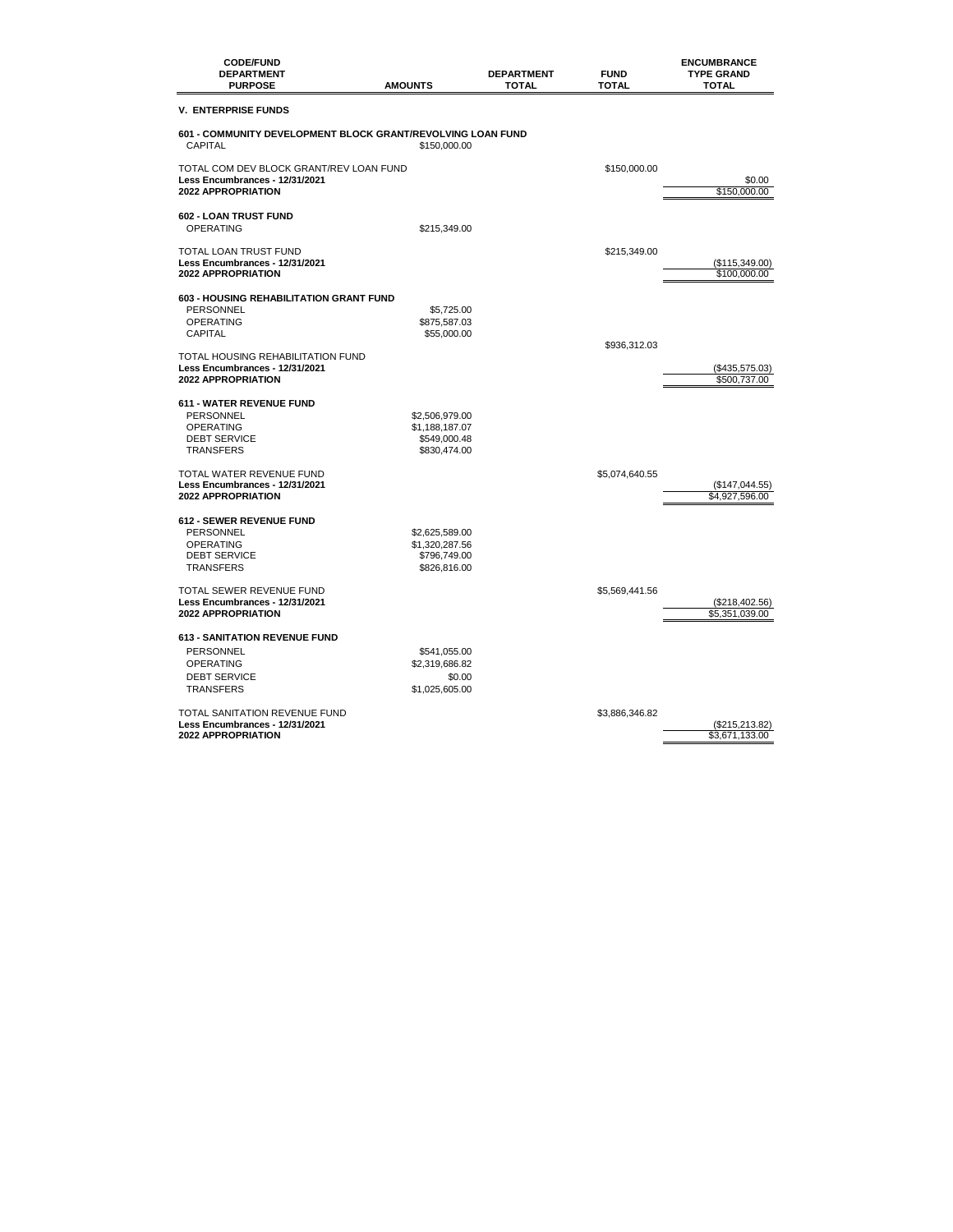| <b>CODE/FUND</b><br><b>DEPARTMENT</b><br><b>PURPOSE</b>             | <b>AMOUNTS</b> | <b>DEPARTMENT</b><br><b>TOTAL</b> | <b>FUND</b><br><b>TOTAL</b> | <b>ENCUMBRANCE</b><br><b>TYPE GRAND</b><br><b>TOTAL</b> |
|---------------------------------------------------------------------|----------------|-----------------------------------|-----------------------------|---------------------------------------------------------|
| <b>614 - STORM WATER FEES</b>                                       |                |                                   |                             |                                                         |
| PERSONNEL                                                           | \$216,551.00   |                                   |                             |                                                         |
| <b>OPERATING</b>                                                    | \$144,334.50   |                                   |                             |                                                         |
| <b>DEBT SERVICE</b>                                                 | \$0.00         |                                   |                             |                                                         |
| <b>TRANSFERS</b>                                                    | \$220,000.00   |                                   |                             |                                                         |
|                                                                     |                |                                   |                             |                                                         |
| <b>TOTAL STORM WATER FEES</b>                                       |                |                                   | \$580,885.50                |                                                         |
| Less Encumbrances - 12/31/2021                                      |                |                                   |                             | (\$36,398.50)                                           |
| 2022 APPROPRIATION                                                  |                |                                   |                             | \$544,487.00                                            |
|                                                                     |                |                                   |                             |                                                         |
| <b>615 - PARKING REVENUE FUND</b>                                   |                |                                   |                             |                                                         |
| PERSONNEL                                                           | \$38,502.00    |                                   |                             |                                                         |
| <b>OPERATING</b>                                                    | \$98,968.20    |                                   |                             |                                                         |
|                                                                     |                |                                   |                             |                                                         |
| <b>TOTAL PARKING REVENUE FUND</b><br>Less Encumbrances - 12/31/2021 |                |                                   | \$137,470.20                |                                                         |
| 2022 APPROPRIATION                                                  |                |                                   |                             | (\$60,086.20)<br>\$77,384.00                            |
|                                                                     |                |                                   |                             |                                                         |
| 664 - WATER REPLACEMENT AND IMPROVEMENT FUND                        |                |                                   |                             |                                                         |
| <b>OPERATING</b>                                                    | \$1,081,211.37 |                                   |                             |                                                         |
| <b>CAPITAL</b>                                                      | \$1,241,558.27 |                                   |                             |                                                         |
|                                                                     |                |                                   |                             |                                                         |
| TOTAL WTR REPL AND IMPROVEM                                         |                |                                   | \$2,322,769.64              |                                                         |
| Less Encumbrances - 12/31/2021                                      |                |                                   |                             | (\$802,208.64)                                          |
| <b>2022 APPROPRIATION</b>                                           |                |                                   |                             | \$1,520,561.00                                          |
|                                                                     |                |                                   |                             |                                                         |
| <b>665 - SEWER PLANT AND TRUNK FUND</b>                             |                |                                   |                             |                                                         |
| <b>OPERATING</b>                                                    | \$2,592,672.23 |                                   |                             |                                                         |
| CAPITAL                                                             | \$3,187,594.18 |                                   |                             |                                                         |
| TOTAL SEWER PLANT AND TRUNK                                         |                |                                   | \$5,780,266.41              |                                                         |
| Less Encumbrances - 12/31/2021                                      |                |                                   |                             | (\$620, 838.41)                                         |
| <b>2022 APPROPRIATION</b>                                           |                |                                   |                             | \$5,159,428.00                                          |
|                                                                     |                |                                   |                             |                                                         |
| 666 - SANITATION CAPITAL IMPROVEMENT FUND                           |                |                                   |                             |                                                         |
| <b>OPERATING</b>                                                    | \$208,190.34   |                                   |                             |                                                         |
| <b>CAPITAL</b>                                                      | \$485,000.00   |                                   |                             |                                                         |
|                                                                     |                |                                   |                             |                                                         |
| TOTAL SANITATION CAPITAL IMPROVMT FUND                              |                |                                   | \$693,190.34                |                                                         |
| Less Encumbrances - 12/31/2021                                      |                |                                   |                             | (\$93,412.34)                                           |
| <b>2022 APPROPRIATION</b>                                           |                |                                   |                             | \$599,778.00                                            |
| 667 - STORM WATER CAPITAL IMPROVEMENT FUND                          |                |                                   |                             |                                                         |
| <b>OPERATING</b>                                                    | \$266,138.78   |                                   |                             |                                                         |
| CAPITAL                                                             | \$120,000.00   |                                   |                             |                                                         |
|                                                                     |                |                                   |                             |                                                         |
| TOTAL SANITATION CAPITAL IMPROVMT FUND                              |                |                                   | \$386,138.78                |                                                         |
| Less Encumbrances - 12/31/2021                                      |                |                                   |                             | (\$42,866.78)                                           |
| <b>2022 APPROPRIATION</b>                                           |                |                                   |                             | \$343,272.00                                            |
|                                                                     |                |                                   |                             |                                                         |
| <b>GRAND TOTAL ENTERPRISE FUNDS</b>                                 |                |                                   | \$25,732,810.83             |                                                         |
| Less Encumbrances - 12/31/2021                                      |                |                                   |                             | (\$2,787,395.83)                                        |
| <b>2022 APPROPRIATION</b>                                           |                |                                   |                             | \$22,945,415.00                                         |